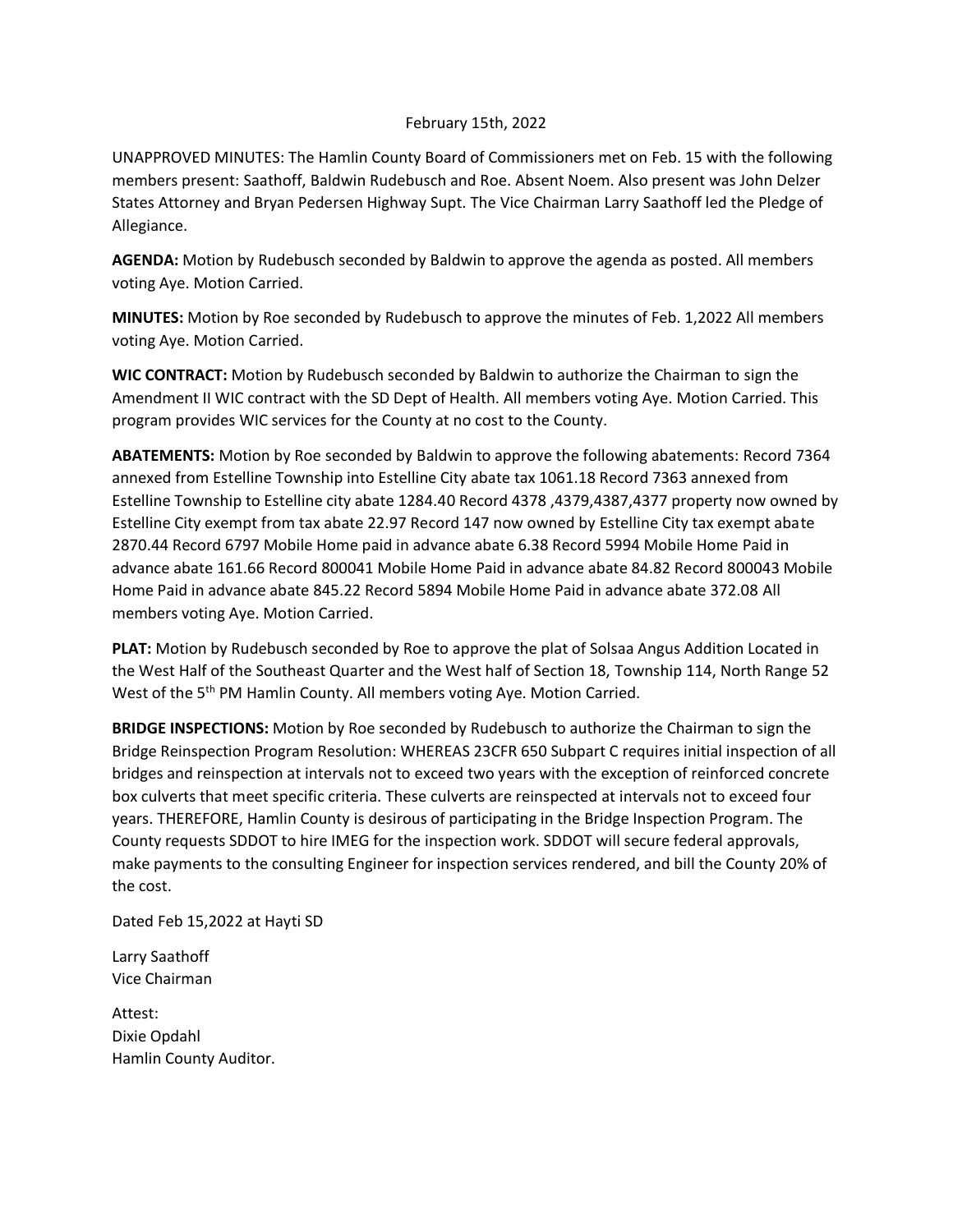**HIGHWAY DEPT:** Bryan Pedersen Highway Supt submitted the annual road report to the Board. He requested that the Highway Dept employees attend a safety meeting in Brookings March 1 and March 2 Half of crew each day. This is required by law. The Board approved such. Load limits were discussed. Bryan had checked the culverts north of Thomas.

**LOAD LIMITS:** Motion by Baldwin seconded by Roe to approve the following Load Limits Resolution: WHEREAS, Hamlin County is responsible for the maintenance of certain highways under its jurisdiction, WHEREAS it appears that said highways, by deterioration, rain, snow or other climatic conditions will be seriously damaged or destroyed unless the use of vehicles thereon is prohibited or restrictions as to weight of vehicles are imposed and WHEREAS, the County of Hamlin lacks the scale equipment with which to enforce weight limits. NOW THEREFORE pursuant to SDCL 32-14-16 and any laws amendatory thereto, be it resolved that the load limit on Hamlin County asphalt roads and some gravel roads within the County of Hamlin shall be 7 ton per axel. This resolution will be in effect for a full 75-day period. IT IS FURTHER RESOLVED that there shall be erected and maintained signs designating the provision of this Resolution as provided by State law and that the Resolution shall be effective until or unless such signs are erected and maintained. IT IS FURTHER RESOLVED that Hamlin County shall request the SD Highway Patrol to enter the county of Hamlin with scales adequate to weigh motor vehicles to ensure compliance with State Laws pertaining to vehicle weight and with the weight laws established by this Resolution, IT IS FURTHER RESOLVED that this Resolution be effective each and every year hereafter unless repealed or modified by duly enacted Resolution:

Dated at Hayti SD Feb. 15,2022

Larry Saathoff Vice Chairman

Attest: Dixie Opdahl Hamlin County Auditor

**CLAIMS PAID:** SDACO Register of Deeds Fees to State 256.00 SD Public Health Lab blood tests 80.00 Dakotan publishing 406.87 H-D Electric 911 towers elec. 131.48 Ottertail Power Elec. Courthouse 638.95 Ag Bldg 66.46 SDACHS Road Registration 100.00 Verizon Sheriff cell phones & air cards 573.74 Arlo & Colita Remmers land purchase 16,500.00 Lyman & Donita Hanson land purchase 16,500.00 Watertown City 911 fees collected 4651.58 ITC phones States Attorney 85.75 Treasurer 98.17 Emergency & Disaster 154.07 911 Trunking fee 374.33 LIEAP 53.22 Courthouse Internet 43.09 Auditor 50.77 Assessor 98.17 Register of Deeds 56.02 Ag Bldg 84.4 Extension 99.67 Sheriff 248.88 Weed 94.67 Lingo phones Treasurer 15.48 Weed 14.94 Assessor 16.29 Courthouse Internet 14.94 Register of Deeds 15.35 Extension 14.94 LIEAP 14.94 Auditor 14.94

**SD Dept of Revenue money to the State:** Motor Vehicle License 162,401.91 Drivers License 1127.00 Birth fees 100.00 Death Fees 30.00 Total sent 163,658.91

The Commissioners Board then adjourned to the 4-H Building to attend the township meeting.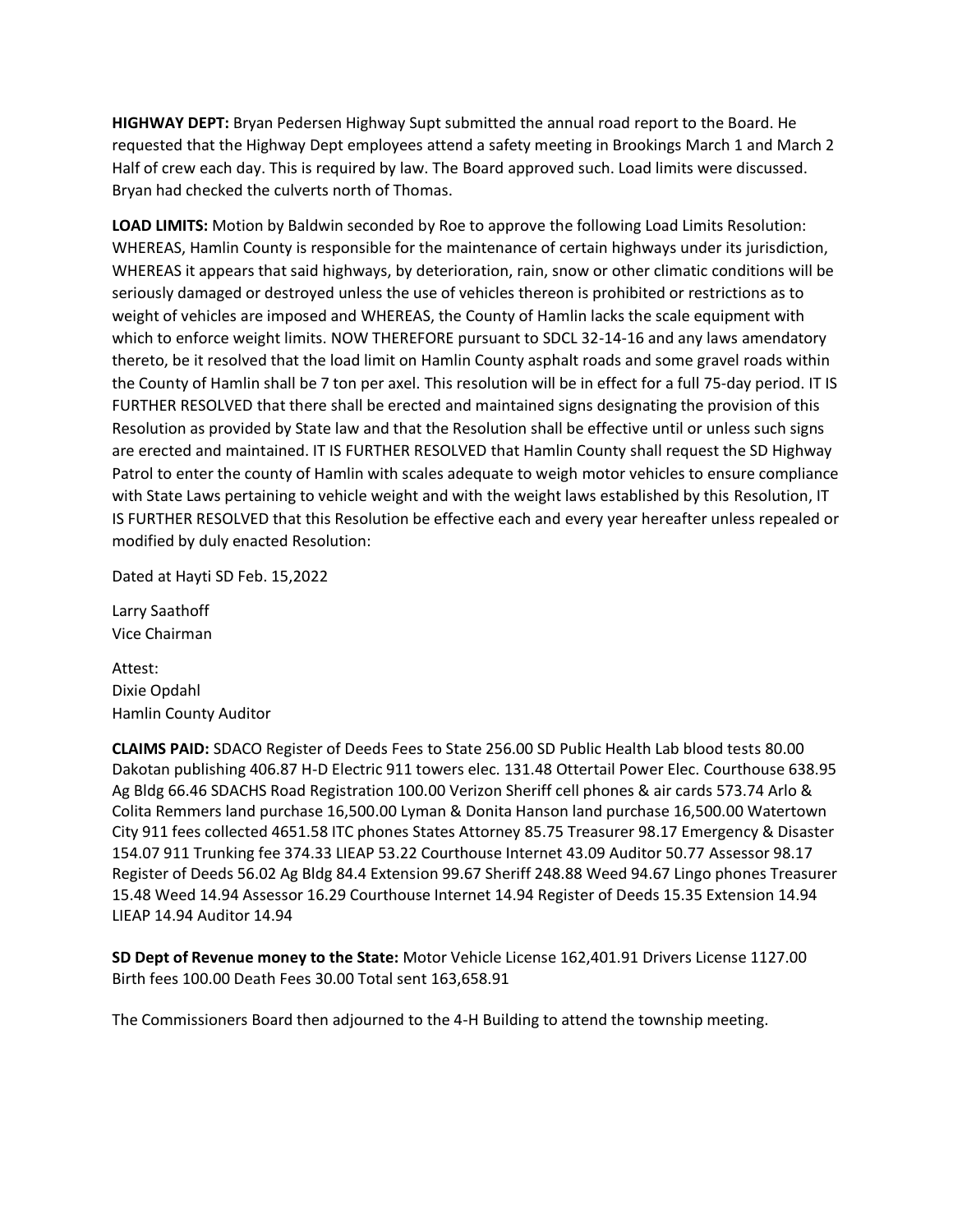The annual township meeting was held on Feb. 15, 2022 Roll Call was taken of townships present. Answering roll call was Castlewood, Oxford, Brantford, Garfield, Norden, Estelline, Hamlin, Florence, Opdahl and Dixon.

The minutes of last year's meeting were read. Motion by Robert Shultz seconded by Gene Sauder to approve the minutes as read. All members voting Aye. Motion Carried.

Highway Supt Bryan Pedersen gave a report on the rates for work to be done would stay the same. Townships should submit their work orders to him as that helps a lot. He is presently doing the inventory of the small structure culverts and as he does each one it is sent directly to the State. This has to be completed by May 31.

Weed Supervisor Cody Michalski gave his report of the spraying for townships. He stated his department had covered 1461 miles of road ditches. The rate for spraying with one person and machine will be \$40.00 per hour. The boom truck will not be used as he only has two part time employees and that takes two people to run such. They can do better by spraying directly in the ditch. The State is recommending only spot spraying for a better job than solid spraying. He has sent out to each township a spray agreement for them to return to him with what they want sprayed.

John Stewart and Andy Alban from the State Emergency Management Public Assistance program spoke to the group and handed out how each township will have to replace their DUNS number with a new UEI number for obtaining any grant or state money. They can call his office in Pierre and they will give them a new number. Questions were asked concerning townships not receiving their FEMA from 2019 yet. He stated the State does not have money that they hold, when they approve a payment he must submit it to the Federal Government for reimbursement. He also stated townships should set an amount at their annual meeting per hour for work done above the regular meetings. This is for FEMA. The State is still working on the 2019 Disaster. Dustin Leiseth State Township Board member spoke about new proposed laws that affect townships. Fifty-three counties have submitted their inventory of culverts. Dustin went over the duties of the Commissioners after the townships submit any culverts for this program. The townships have to pay 20% of the cost of repairing the culvert.

Dustin thanked David Schaefer Emergency & Disaster Director for all his work through the years. He is retiring.

Packets were handed out to each township for paperwork for their annual meeting. The Commissioners part of the meeting adjourned at noon and the Commissioners left.

Dustin conducted the meeting for just the local boards elections. Dustin's term on the State Board is up. Motion by Jerry Runia seconded by Bob Shultz to appoint Dustin Leiseth to a three year term on the State Board and that nominations cease and cast an unanimous vote for Dustin. Seconded by Betty Skroch . All members voting Aye.

Motion Carried.Motion by Jerry Runia to nominate Dustin Leiseth for a three year term for President of the Local township association. Seconded by Brent Bass that nominations cease and cast an unanimous vote for Dustin. All members voting Aye. Motion Carried.